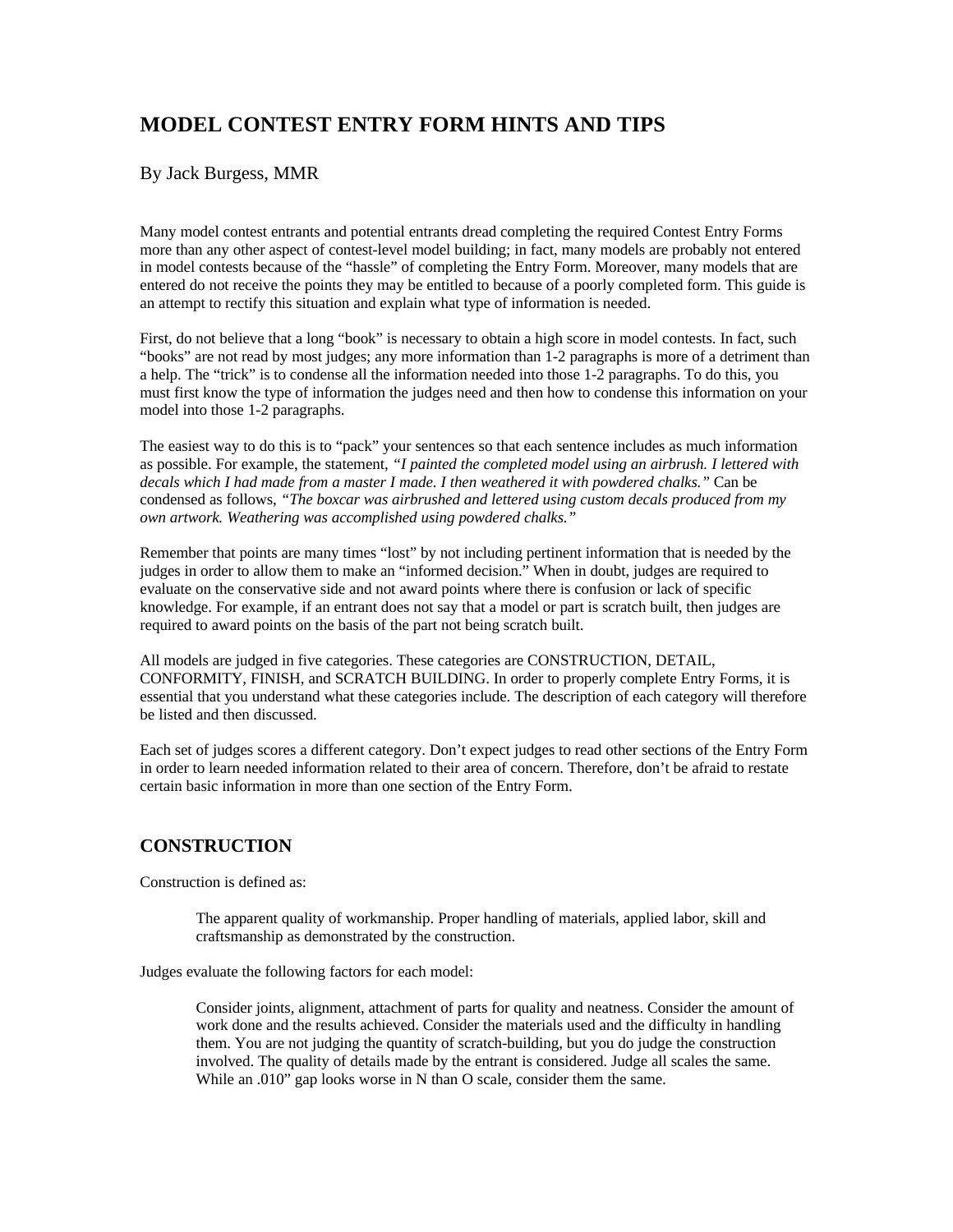The key area in Construction is the amount of work involved and the materials used. Although scratch building and conformity to a prototype are scored in a different category, this is the basic information which also influences Construction points. It can therefore be worthwhile to first state the overall basis of the model, i.e., "The model is scratchbuilt using styrene and commercial castings based on plans I prepared from photos and prototype dimensions." This one sentence thus informs the judges that the basic model was scratch built (which indicates the amount of work involved), the fact that it is based on a particular prototype, and that the builder did the research necessary to prepare the drawings and plan the construction.

Do not fall into the trap of describing the actual construction process, i.e., "I cut the 5 stringers from scale 5x9 stripwood which was first stained using Rit dye. The stringers were then glued to the end sills using white glue." This type of information describes typical techniques and is not that useful.

Judges assume that commercially available parts and raw materials such as stripwood and styrene are used unless mentioned otherwise. Therefore, if you cut your own stripwood, mention that fact to obtain extra points.

Mention the use of any special jigs used in the assembly, castings made from your own patterns, or homemade corrugated siding. Mention too if such items as windows and doors are scratch built rather than commercial castings. Mention also any special, unusual, or extraordinary construction techniques.

A typical entry form using these techniques might read as follows:

*This caboose is scratchbuilt from styrene using some commercial parts. A plan was prepared by photo interpretation, "board counting" and overall dimensions. The model was constructed in separate components in order to allow for painting and detailing of the interior. The ladders were built up from photo etched parts from Tarus. The end and side fascia pieces were fabricated from brass and soldered together before adding to the model to allow the ladders to be soldered to the end fascias. The roof and cupola sections are separate pieces to allow the removal of the roof. Jigs were used to fabricate step assemblies Details include complete underbody, complete interior details, and all exterior visible details. "Brass" door knobs are Contact Timed Release Cold Capsule granules. The calendar is photo reduced from a real calendar. The water cooler is scratch built from a coil spring. All windows and doors are scratch built. Piping elbows are constructed using Detail Associates lift rings.*

This type of information first provides the judges with a basic description of the model (scratchbuilt from styrene) and then goes on to provide information regarding the amount of work involved as well as the variety of materials used. Samples of jigs and masters can be exhibited with the model. For kit-bashed models, it helps to have an unmodified model displayed with the entry to allow judges not familiar with the particular model to judge the work involved.

#### **DETAIL**

Detail is defined as:

The refinement of the model, the amount of subordinate parts added, and the complexity of the model is considered. Quality of detail is not considered – only quantity.

Judges evaluate the following factors for each model:

The quality and conformity of detail is being considered by others. Working details should be considered as having more quantity than dummy details. Details which are basic part of the item modeled (brakes, turn buckles, opening windows) should be considered superior to "clutter" details like tools and junk. Judge all scales alike. Do not add points to a small scale entry jut because it is harder to detail.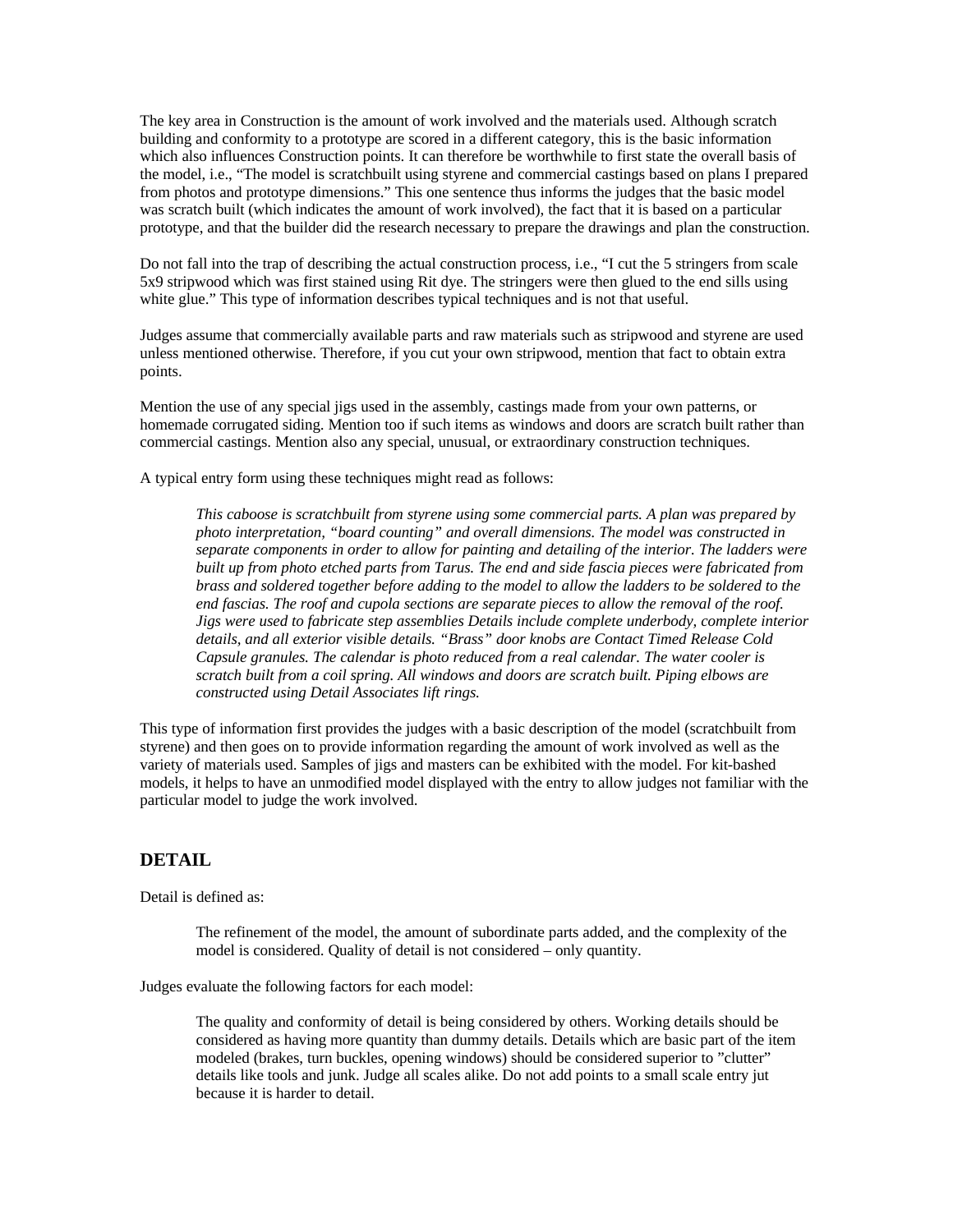This category is basically concerned only with one factor; the quantity of detail. Therefore, you should "list" the extent of detail added to the model. Be careful of stating that the *"Model includes all of the detail of the prototype."* Without listing the type or extent of the detail; judges will use the list (or lack of list) to find what details are not included on the model in order to determine the level of detail on the model. Don't mention obvious details such as windows and doors but do mention working details and less obvious details. Your goal is to insure that the judges see all of the detail that you have incorporated into the model.

A typical entry might read as follows:

*The model includes all visible detail of the prototype including N-B-W castings where required; end doors as on the prototype; all grab irons with N-B-W detail; underbody detail including all elbows and unions on all piping, air cylinder release levers, brake lever hangers; corner and fascia braces; lift bars, and air hoses etc.*

#### **CONFORMITY**

Conformity is defined as:

Deals with what is commonly called prototype practice. Logical construction and application of parts is considered to be conformity.

Judges evaluate the following factors for each model:

The amount of detail is not of primary importance except that a model with very little detail cannot have more than an average score. Consider how well what has been included conforms. Consider the trouble the entrant took to achieve and to show conformity. If he/she consulted references and he/she lists them, consider giving an above average score. If photos or references accompany the entry, consider an outstanding score. Any unusual item such as a second brake wheel should be explained on the entry; otherwise you may assume nonconformity.

As indicated in the judging guidelines, references are nearly mandatory to receive full points for this category. References can be in the form of photos, measurements, and/or plans and should be displayed with the model if practical. Note that judges will use the same information to insure that your efforts have in fact produced a copy of the prototype.

Be sure to describe any prototype deviations from normal practice. For models based on a prototype for which information is scanty, call out the extent of the prototype conformity.

A typical entry might read as follows:

*The prototype for this model is a USRA single sheathed box car operated by Northern Pacific Railroad. The model is complete and accurate and conforms to all dimensions of the prototype. It includes all brake equipment and visible details of the prototype as well as correct lettering for 1939.*

For a simple structure which does not follow a particular prototype, the description might read as follows:

*This structure is typical of the small maintenance structures used by the Southern Pacific Railroad in the 1930's. It includes all details of such a typical structure including full interior studs, individual board construction, rafters, nail holes, rain gutters, and operating doors. It is painted in the colors used by the SPRR for such structures.*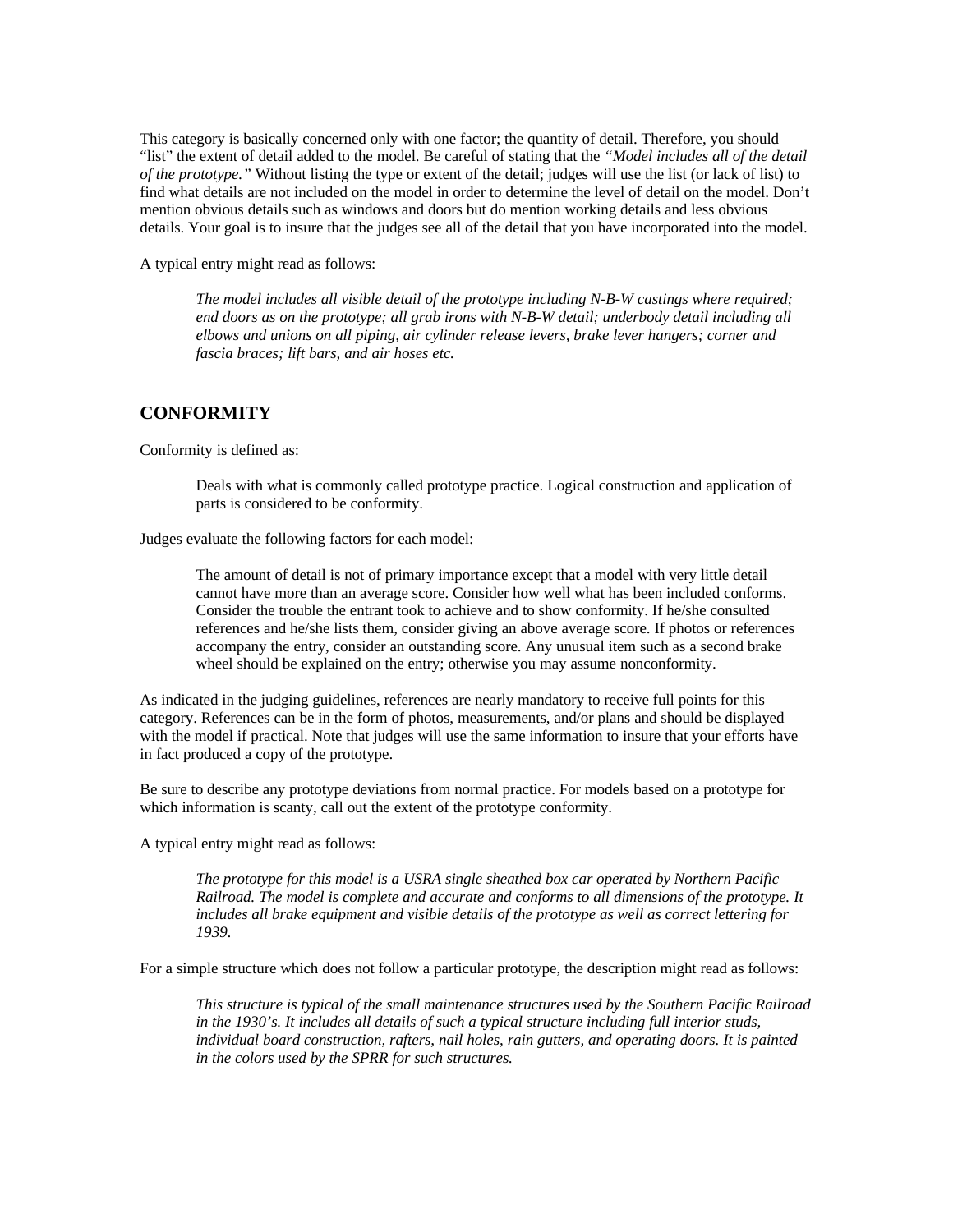## **FINISH AND LETTERING**

Finish and lettering are defined as:

This factor deals with the general appearance and proper application of finish and lettering (when lettering is a necessary part of the model) as reflected by surface treatment to achieve a specific effect through the proper use of materials. Painting, weathering and special effects are considered finishes. Lettering, (hand, decal, etc.) is considered for the job done. The quality of commercial decals or pre-lettered parts is not the responsibility of the builder.

Judges evaluate the following factors for each model:

Realistic weathering may be worth additional points, but the presence or absence of weathering does not in itself indicate superiority. Judge all scales alike. Do not allow a larger-scale entry to have proportionately larger defects for the same score.

Finish is judged almost entirely by simply how well the finish and lettering are applied and how realistic the model appears. Therefore, this is one category that doesn't depend too much on the contents of the Entry Form. If the model is not weathered for a reason, mention that in the entry. It is also worthwhile to mention the various types of techniques used (air brushing, hand lettering, etc.)

A typical entry might read as follows:

*All brass parts were sand blasted and then air brushed. The natural wood parts of the model were stained using an alcohol based dye. Wood grain was added to all wood pieces and additional staining added to highlight the wood grain using Floquil Driftwood. All lettering was added using individual letters. Small details were hand painted. The entire model was finally weathered using powdered chalks.*

#### **SCRATCH BUILDING**

Scratch building is defined as:

This deals with all parts of the model which have been FABRICATED BY THE BUILDER. Preformed wood and metal are considered the basic materials for scratch building.

Judges evaluate the following factors for each model:

Consider the parts of the model made from basic materials. Consider the amount of effort required to convert basic materials into finished parts, and consider any planning or design work that was necessary. A scratch-built model made with the aid of kit plans or a magazine article may not involve the effort required to build from prototype plans, photos, or measurements. You are primarily concerned with the quantity of scratch building. The quality is judged elsewhere.

This category is concerned only with the quantity of scratch building, basically as a percentage of the total model. If nearly the entire model is scratch built, state that fact and list the parts not scratch built. If only a small portion of the model is scratch built, list only the items scratch built. Don't try to fool the judges by saying that the model is scratch built and then list everything on the model except the grab irons. Don't bother to list only minor items such as simple wire additions or parts not requiring work (i.e., scrap wood, simple junk, etc.) If you made your own corrugated siding or cut your own wood, mention that in the description.

A typical entry for scratch building might read as follows: